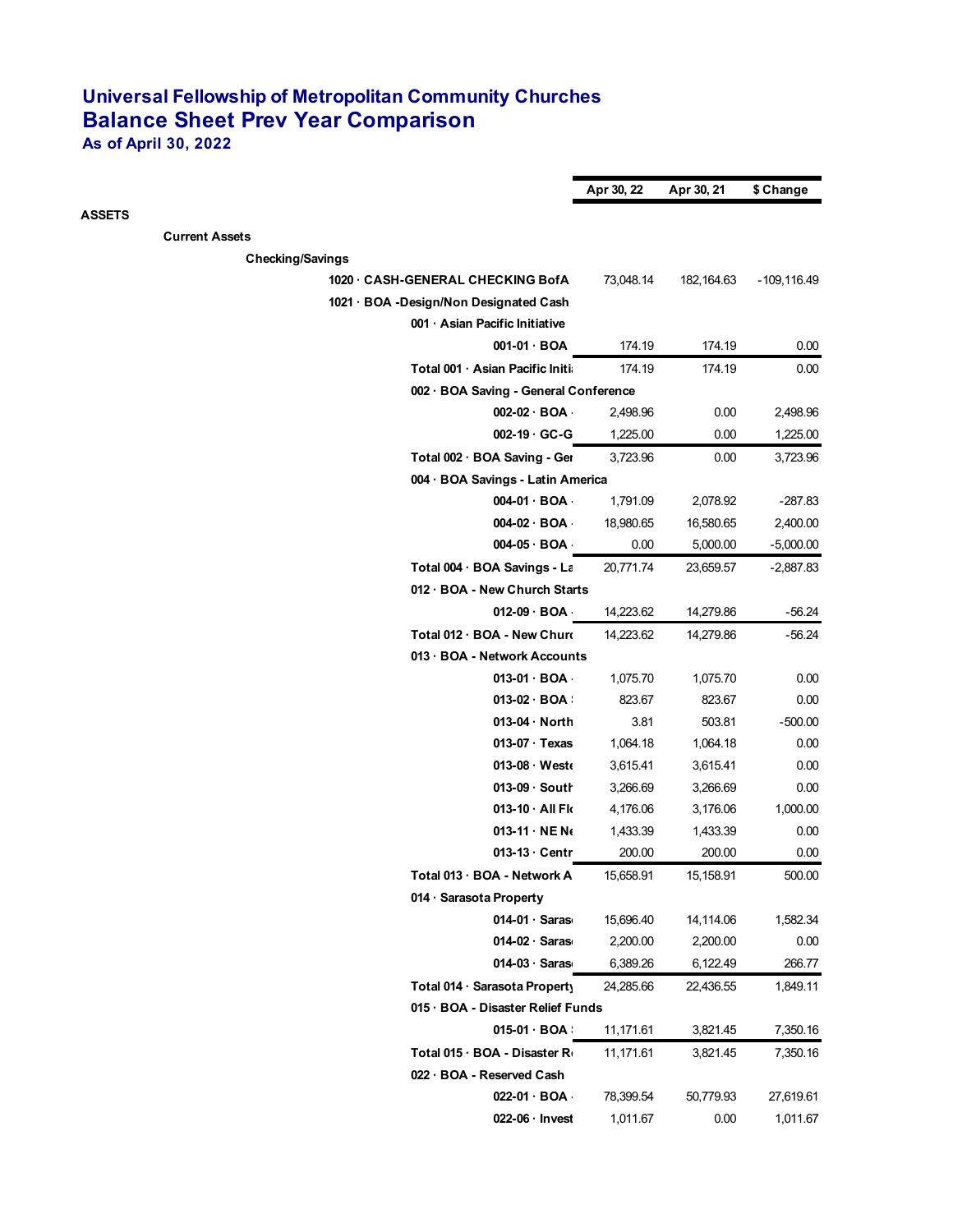|                               |                            | 022-15 Worki                             | 361,000.00   | 261,000.00   | 100,000.00    |
|-------------------------------|----------------------------|------------------------------------------|--------------|--------------|---------------|
|                               |                            | 022-20 Mode                              | 6,496.89     | 0.00         | 6,496.89      |
|                               |                            | Total 022 · BOA - Reserved C             | 446.908.10   | 311,779.93   | 135, 128.17   |
|                               |                            | 033 · BOA-Leadership Development         |              |              |               |
|                               |                            | $033-01 \cdot BOA$                       | 2,732.58     | 1,932.58     | 800.00        |
|                               |                            | 033-02 · BOA I                           | 3,940.46     | 2,630.46     | 1,310.00      |
|                               |                            | 033-04 BOA !                             | 1,243.70     | 4,086.52     | $-2,842.82$   |
|                               |                            | 033-09 LEAD                              | 11,078.00    | 13,105.45    | $-2,027.45$   |
|                               |                            | 033-10 BOA !                             | 4,104.13     | 3,804.13     | 300.00        |
|                               |                            | 033-11 BOA :                             | 7,767.05     | 7,776.88     | $-9.83$       |
|                               |                            | 033-14 OFLD                              | 1,107.55     | 2,480.42     | $-1,372.87$   |
|                               |                            | 033-27 BOA                               | 2,164.50     | 2,164.50     | 0.00          |
|                               |                            | $033-32$ Acade                           | 15, 195. 27  | 15,195.27    | 0.00          |
|                               |                            | 033-33 Clerg                             | 2,599.09     | 2,599.09     | 0.00          |
|                               |                            | 033-38 BOA                               | 2,932.23     | 0.00         | 2,932.23      |
|                               |                            | Total 033 · BOA-Leadership               | 54,864.56    | 55,775.30    | -910.74       |
|                               |                            | 037 · BOA-Dem. Offering Request          |              |              |               |
|                               |                            | 037-06 Still G                           | 51.50        | 201,710.83   | $-201,659.33$ |
|                               |                            | Total 037 · BOA-Dem. Offerii             | 51.50        | 201,710.83   | $-201,659.33$ |
|                               |                            | 040 · Audit Expenses                     | 11,640.93    | 13,015.93    | $-1,375.00$   |
|                               |                            | 048 · Metropolitan Commun                | 299.92       | 2,688.76     | $-2,388.84$   |
|                               |                            | 051 · For Future Vision & Go             | 2,003.22     | 2,003.22     | 0.00          |
|                               |                            | 055 · Anti-Racism Work                   | 43,180.32    | 75.00        | 43,105.32     |
|                               |                            | Total 1021 · BOA - Design/Non Designated | 648,958.24   | 666,579.50   | -17,621.26    |
|                               | 1026 · BOA Platinum        |                                          | 236,898.18   | 297,129.78   | $-60,231.60$  |
|                               | 1027 · BOA PPP Loan        |                                          | 100.00       | 36,226.09    | $-36,126.09$  |
|                               |                            | 1030 · Australia Bank Account            | 25,169.10    | 26,477.70    | $-1,308.60$   |
|                               | 1032 · Brazil - Caixa      |                                          | 1,632.55     | 1,245.57     | 386.98        |
|                               | 1033 · Bank of Nova Scotia |                                          |              |              |               |
|                               |                            | 1033-01 · Bank of Nova Scoti             | 40,101.21    | 33,911.70    | 6,189.51      |
|                               |                            | 1033-02 · Scotia Bank -Dev in            | 4,597.52     | 4,597.52     | 0.00          |
|                               |                            | 1033 · Bank of Nova Scotia -             | $-10,265.57$ | 0.00         | $-10,265.57$  |
|                               |                            | Total 1033 · Bank of Nova Scotia         | 34,433.16    | 38,509.22    | -4,076.06     |
|                               |                            | 1037 · Lloyds Project Account            | 993.02       | 0.62         | 992.40        |
|                               |                            | 1038 · Lloyds Main Checing Acct          |              |              |               |
|                               |                            | 1038-01 LLOYDS Main Che                  | 22,318.77    | 5,617.42     | 16,701.35     |
|                               |                            | 1038-02 · Inclusion Program              | 537.33       | 537.33       | 0.00          |
|                               |                            | Total 1038 · Lloyds Main Checing Acct    |              |              | 16,701.35     |
|                               | 1042 · Paypal              |                                          | 22,856.10    | 6,154.75     |               |
|                               |                            | 1042-01 · PayPal Account - M             | 58,903.38    | 8,301.95     | 50,601.43     |
|                               |                            |                                          |              |              |               |
|                               | Total 1042 · Paypal        |                                          | 58,903.38    | 8,301.95     | 50,601.43     |
|                               |                            | 1045 · South Africa at Good Hope MCC     | 5,838.33     | 4,452.30     | 1,386.03      |
|                               |                            | 1090 · Morgan Stanley Investment         |              |              |               |
|                               |                            | 1090-01 · Morgan Stanley Inv             | 0.00         | 35,069.50    | -35,069.50    |
|                               |                            | Total 1090 · Morgan Stanley Investment   | 0.00         | 35,069.50    | -35,069.50    |
|                               |                            | 1096 Endowment Acct.-HFG                 | 275,904.83   | 0.00         | 275,904.83    |
| <b>Total Checking/Savings</b> |                            |                                          | 1,384,735.03 | 1,302,311.61 | 82,423.42     |
| <b>Accounts Receivable</b>    |                            |                                          |              |              |               |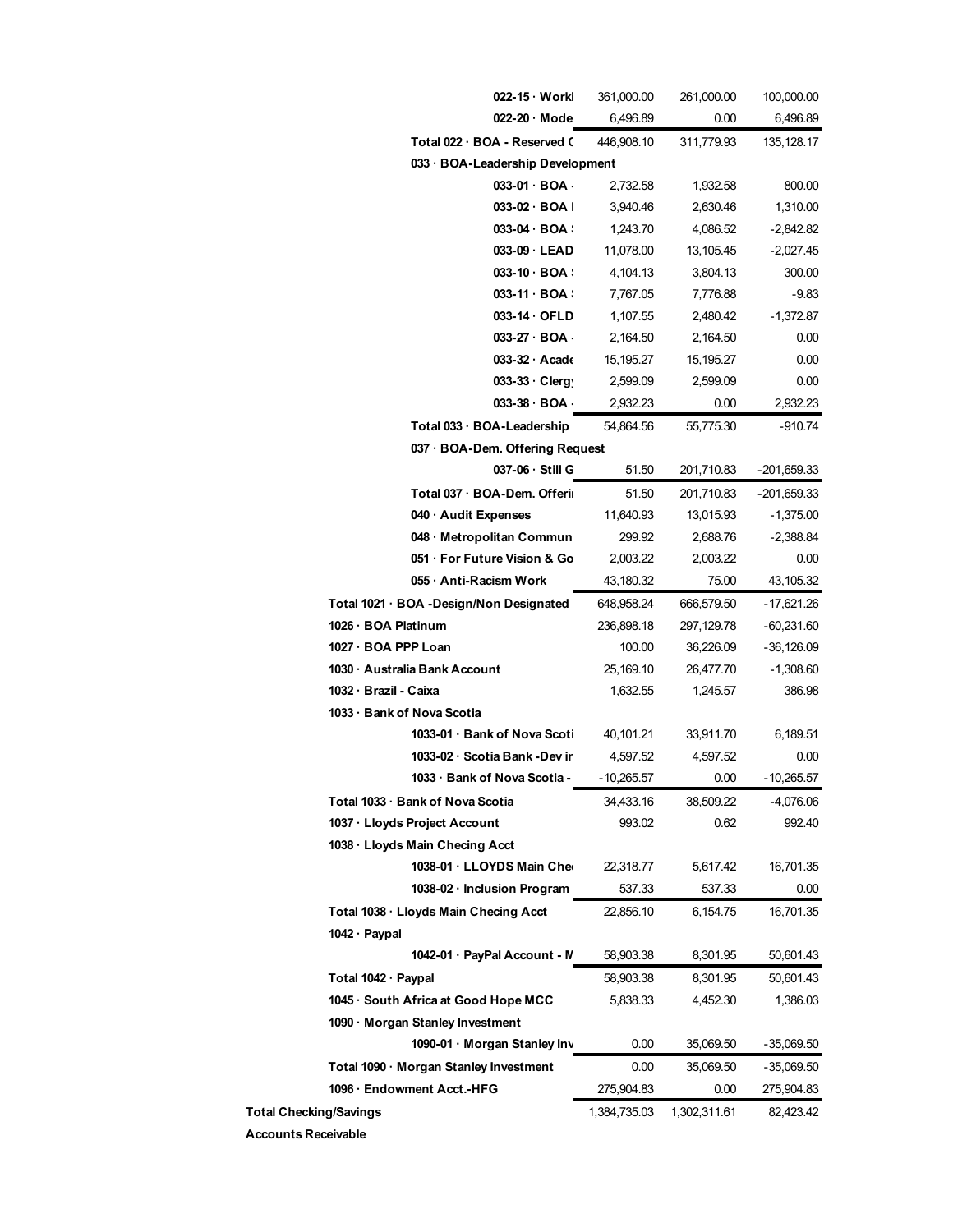|                                 |                                     | 1110 Accounts Receivable                | 41,869.85     | 39,859.66     | 2,010.19      |
|---------------------------------|-------------------------------------|-----------------------------------------|---------------|---------------|---------------|
|                                 |                                     | <b>1150 CLERGY LICENSE RECEIVABLE</b>   | 155.00        | 0.00          | 155.00        |
|                                 | <b>Total Accounts Receivable</b>    |                                         | 42.024.85     | 39,859.66     | 2,165.19      |
|                                 | <b>Other Current Assets</b>         |                                         |               |               |               |
|                                 |                                     | 12000 · Undeposited Funds               | 0.00          | $-8,550.97$   | 8,550.97      |
|                                 |                                     | 1320 · Prepaid Expenses                 |               |               |               |
|                                 |                                     | 1320-01 · Prepaid Expense Of            | 0.00          | $-515.83$     | 515.83        |
|                                 |                                     | 1320-02 · PREPAID INSURAI               | 515.83        | 1,547.49      | $-1,031.66$   |
|                                 |                                     | Total 1320 · Prepaid Expenses           | 515.83        | 1,031.66      | $-515.83$     |
|                                 |                                     | 1335 General Conference 2022            | 5,000.00      | 5,000.00      | 0.00          |
|                                 | <b>Total Other Current Assets</b>   |                                         | 5,515.83      | $-2,519.31$   | 8,035.14      |
| <b>Total Current Assets</b>     |                                     |                                         | 1,432,275.71  | 1,339,651.96  | 92,623.75     |
| <b>Fixed Assets</b>             |                                     |                                         |               |               |               |
|                                 | 1629 · Furniture and Fixtures       |                                         |               |               |               |
|                                 |                                     | 1629-01 Furniture and Fixtures Costs    | $-0.40$       | $-0.40$       | 0.00          |
|                                 |                                     | 1629-02 · Less Accumulated Depreciation | 0.45          | 0.45          | 0.00          |
|                                 | Total 1629 · Furniture and Fixtures |                                         | 0.05          | 0.05          | 0.00          |
|                                 | 1630 Office Equipment               |                                         |               |               |               |
|                                 |                                     | 1630-01 Office Euipment Cost            | $-0.16$       | $-0.16$       | 0.00          |
|                                 |                                     | 1630-02 · Less Accumulated Depreciation | 0.19          | 0.19          | 0.00          |
|                                 | Total 1630 · Office Equipment       |                                         | 0.03          | 0.03          | 0.00          |
|                                 | 1631 · Sarasota Property            |                                         |               |               |               |
|                                 |                                     | 1631-01 · Sarasota Property Cost        | 334,889.00    | 334,889.00    | 0.00          |
|                                 |                                     | 1631-02 · Less Accumulated Depreciation | $-127,373.00$ | $-127,373.00$ | 0.00          |
|                                 | Total 1631 · Sarasota Property      |                                         | 207,516.00    | 207,516.00    | 0.00          |
| <b>Total Fixed Assets</b>       |                                     |                                         | 207,516.08    | 207,516.08    | 0.00          |
| <b>TOTAL ASSETS</b>             |                                     |                                         | 1,639,791.79  | 1,547,168.04  | 92,623.75     |
| <b>LIABILITIES &amp; EQUITY</b> |                                     |                                         |               |               |               |
| Liabilities                     |                                     |                                         |               |               |               |
|                                 | <b>Current Liabilities</b>          |                                         |               |               |               |
|                                 |                                     | <b>Accounts Payable</b>                 |               |               |               |
|                                 |                                     | 2050 · ACCOUNTS PAYABL                  | 11,307.90     | 3,634.39      | 7,673.51      |
|                                 |                                     | <b>Total Accounts Payable</b>           | 11,307.90     | 3,634.39      | 7,673.51      |
|                                 |                                     | <b>Other Current Liabilities</b>        |               |               |               |
|                                 |                                     | 2335 ACCRUED VACATION                   | 55,910.58     | 51,381.34     | 4,529.24      |
|                                 |                                     | 2336 · Accrued Payroll                  | 15,623.00     | 15,623.00     | 0.00          |
|                                 |                                     | 2337 · PPP Loan BOA/SBA                 | 0.00          | 103,003.00    | $-103,003.00$ |
|                                 |                                     | 26020 General Conference                | $-1,927.08$   | 0.00          | $-1,927.08$   |
|                                 |                                     |                                         |               |               |               |
|                                 |                                     | 2650 Deferred Grant Revenue             |               |               |               |
|                                 |                                     | 26050 Lilly Gr                          | -74,498.74    | $-16, 194.22$ | $-58,304.52$  |
|                                 |                                     | 26503 Carper                            | $-0.04$       | $-0.04$       | 0.00          |
|                                 |                                     | 26504 Clergy                            | 0.09          | 0.09          | 0.00          |
|                                 |                                     | Total 2650 Deferred Grant F             | $-74,498.69$  | $-16, 194.17$ | $-58,304.52$  |
|                                 |                                     | 2670 · Emerging Church Res              | $-0.16$       | $-0.16$       | 0.00          |
|                                 |                                     | <b>Total Other Current Liabilities</b>  | $-4,892.35$   | 153,813.01    | $-158,705.36$ |
|                                 | <b>Total Current Liabilities</b>    |                                         | 6,415.55      | 157,447.40    | -151,031.85   |
|                                 | <b>Long Term Liabilities</b>        |                                         |               |               |               |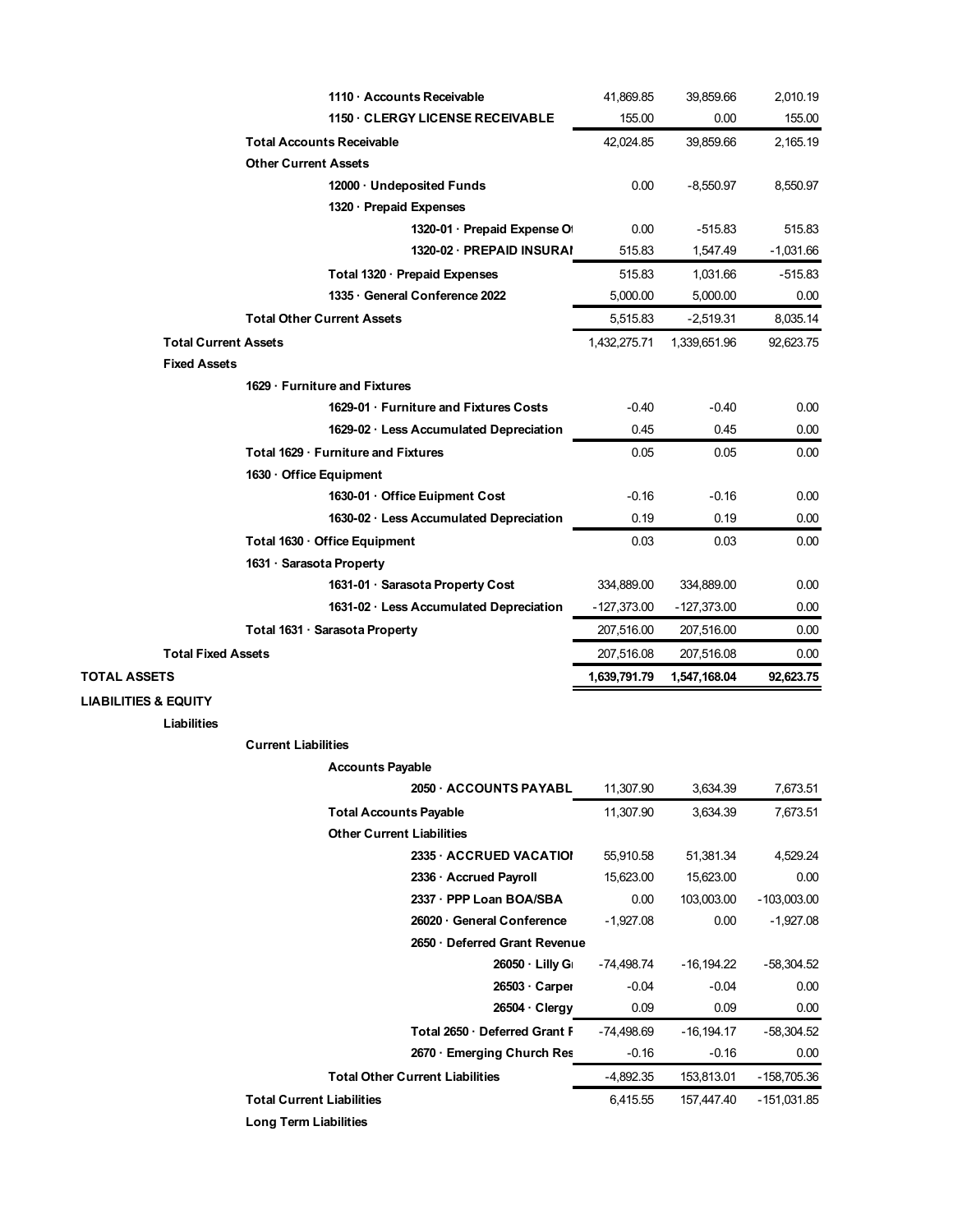|                            | 2458 DEF INCOME OTHER                 | 30.537.00    | 30,537.00    | 0.00          |
|----------------------------|---------------------------------------|--------------|--------------|---------------|
|                            | 2471 · Insurance Payments-Retired Mod | $-0.22$      | $-0.22$      | 0.00          |
|                            | 2481 Deferred Severance Liability     | 82,420.92    | 107,421.00   | $-25,000.08$  |
|                            | 2482 Deferred Funeral Liability       | 22,910.00    | 22,910.00    | 0.00          |
|                            | 2484 Def. Severance Lia. Current      | 21,195.00    | 21,195.00    | 0.00          |
|                            | <b>Total Long Term Liabilities</b>    | 157,062.70   | 182,062.78   | $-25,000.08$  |
|                            | <b>Total Liabilities</b>              | 163,478.25   | 339,510.18   | -176,031.93   |
| Equity                     |                                       |              |              |               |
|                            | 2740 FUND BALANCE-UNRESTRICTED        | $-88.444.39$ | $-88.444.39$ | 0.00          |
|                            | 2741 FUND BALANCE - TEMP RESTRICTED   | 414.894.28   | 414.894.28   | 0.00          |
|                            | 30000 Opening Balance Equity          | 0.22         | 0.22         | 0.00          |
|                            | 32000 · Retained Earnings             | 1,194,558.82 | 657,582.59   | 536,976.23    |
|                            | Net Income                            | $-44,695.39$ | 223,625.16   | $-268,320.55$ |
|                            | Total Equity                          | 1,476,313.54 | 1,207,657.86 | 268,655.68    |
| TOTAL LIABILITIES & EQUITY |                                       | 1,639,791.79 | 1,547,168.04 | 92,623.75     |
|                            |                                       |              |              |               |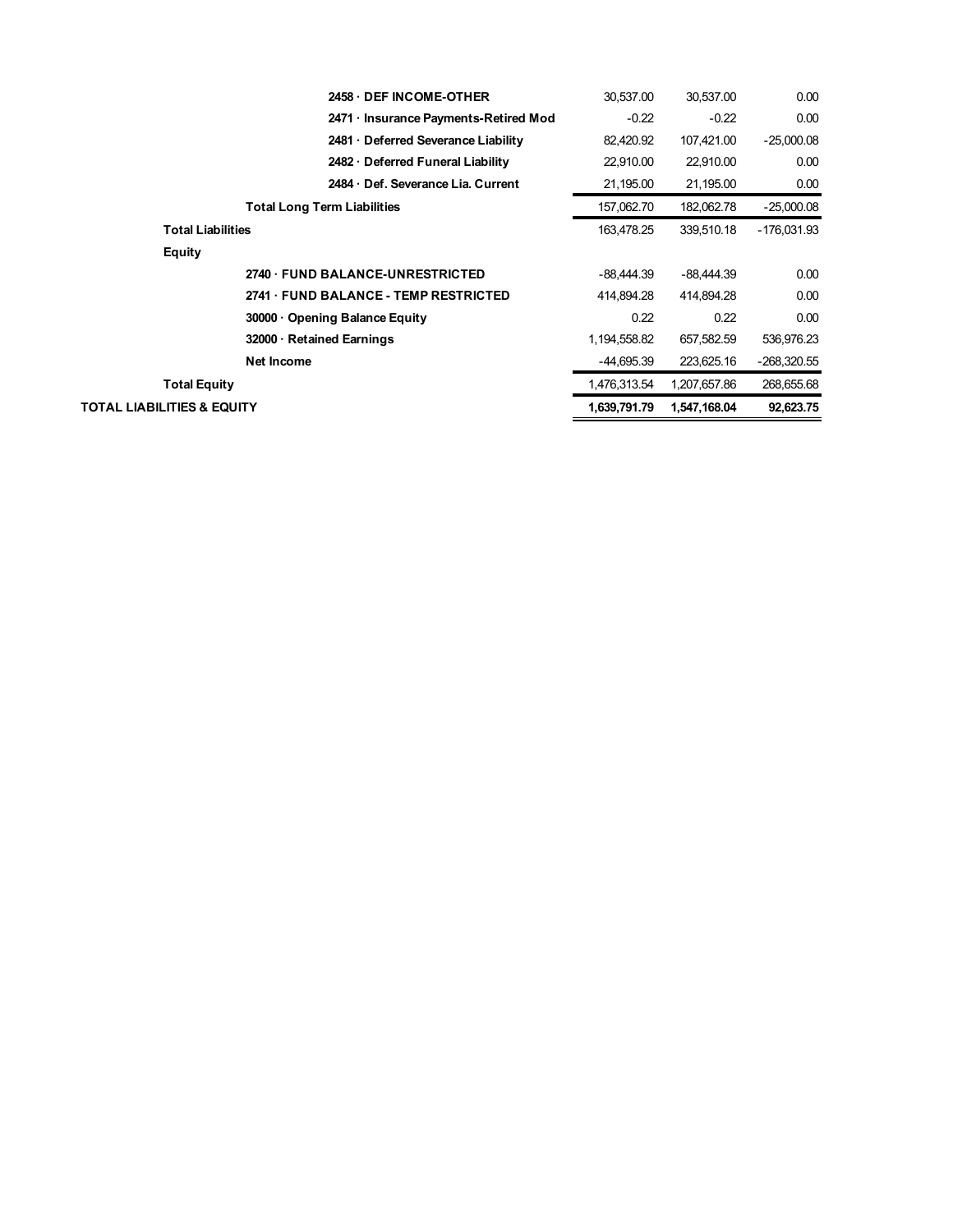| % Change   |  |
|------------|--|
|            |  |
|            |  |
|            |  |
| $-59.9%$   |  |
|            |  |
|            |  |
| 0.0%       |  |
| 0.0%       |  |
|            |  |
| 100.0%     |  |
| 100.0%     |  |
| 100.0%     |  |
|            |  |
| $-13.85%$  |  |
| 14.48%     |  |
| $-100.0\%$ |  |
| $-12.21%$  |  |
|            |  |
| $-0.39%$   |  |
| $-0.39%$   |  |
|            |  |
| 0.0%       |  |
| 0.0%       |  |
| $-99.24%$  |  |
| 0.0%       |  |
| 0.0%       |  |
| 0.0%       |  |
| 31.49%     |  |
| 0.0%       |  |
| 0.0%       |  |
| 3.3%       |  |
|            |  |
| 11.21%     |  |
| 0.0%       |  |
| 4.36%      |  |
| 8.24%      |  |
|            |  |
|            |  |
| 192.34%    |  |
| 192.34%    |  |
|            |  |
| 54.39%     |  |

100.0%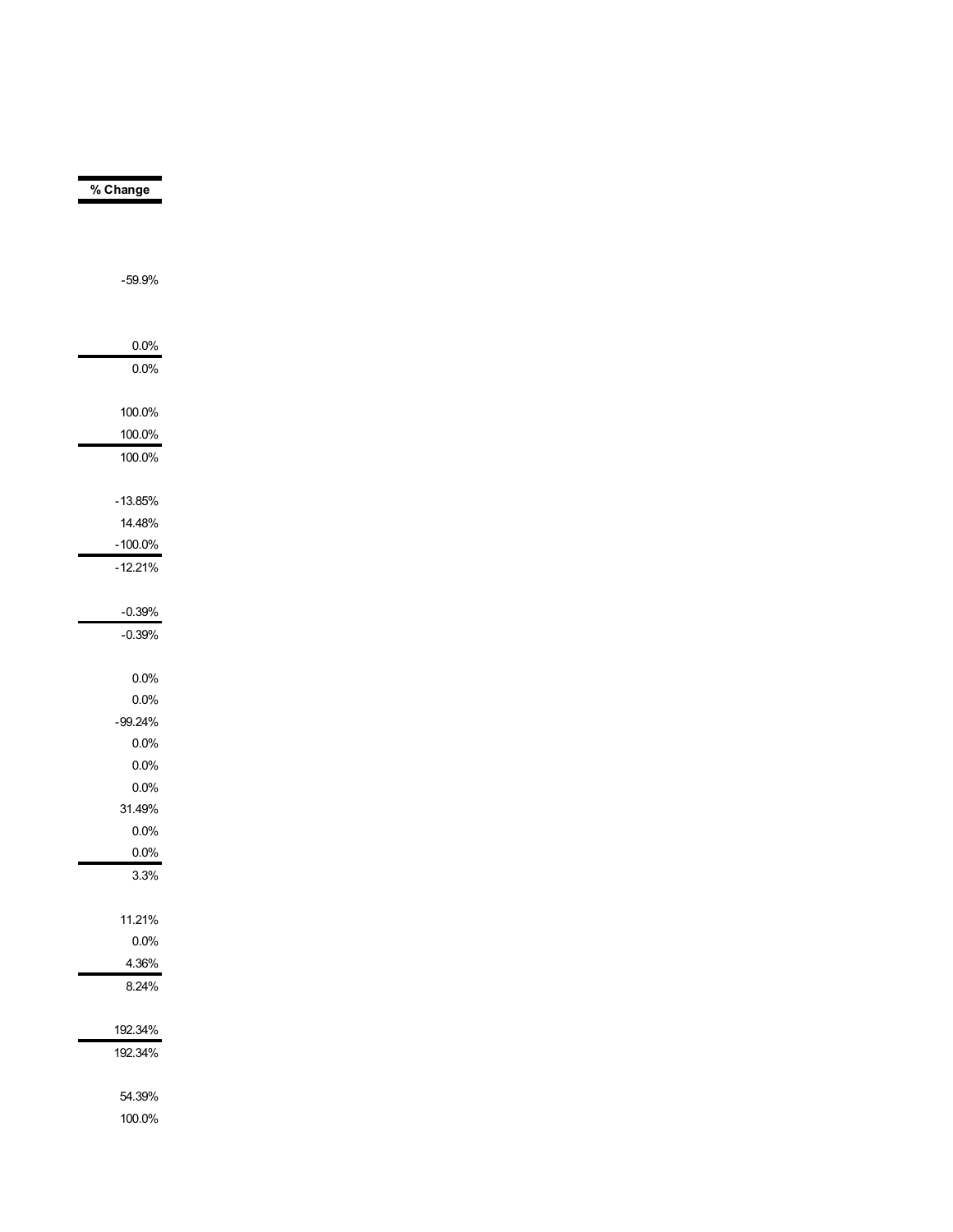| 38.31%      |
|-------------|
| 100.0%      |
| 43.34%      |
|             |
| 41.4%       |
| 49.8%       |
| $-69.57%$   |
| $-15.47%$   |
| 7.89%       |
| -0.13%      |
| $-55.35%$   |
| 0.0%        |
| 0.0%        |
| 0.0%        |
| 100.0%      |
| $-1.63%$    |
|             |
| $-99.97\%$  |
| -99.97%     |
| -10.56%     |
|             |
| -88.85%     |
| $0.0\%$     |
| 57,473.76%  |
| $-2.64%$    |
| $-20.27%$   |
| $-99.72%$   |
| $-4.94%$    |
| 31.07%      |
|             |
| 18.25%      |
| 0.0%        |
| $-100.0\%$  |
| $-10.59%$   |
| 160,064.52% |
|             |
| 297.31%     |
| 0.0%        |
| 271.36%     |
|             |
| 609.51%     |
| 609.51%     |
| 31.13%      |
|             |
| -100.0%     |
| -100.0%     |
| 100.0%      |
| 6.33%       |
|             |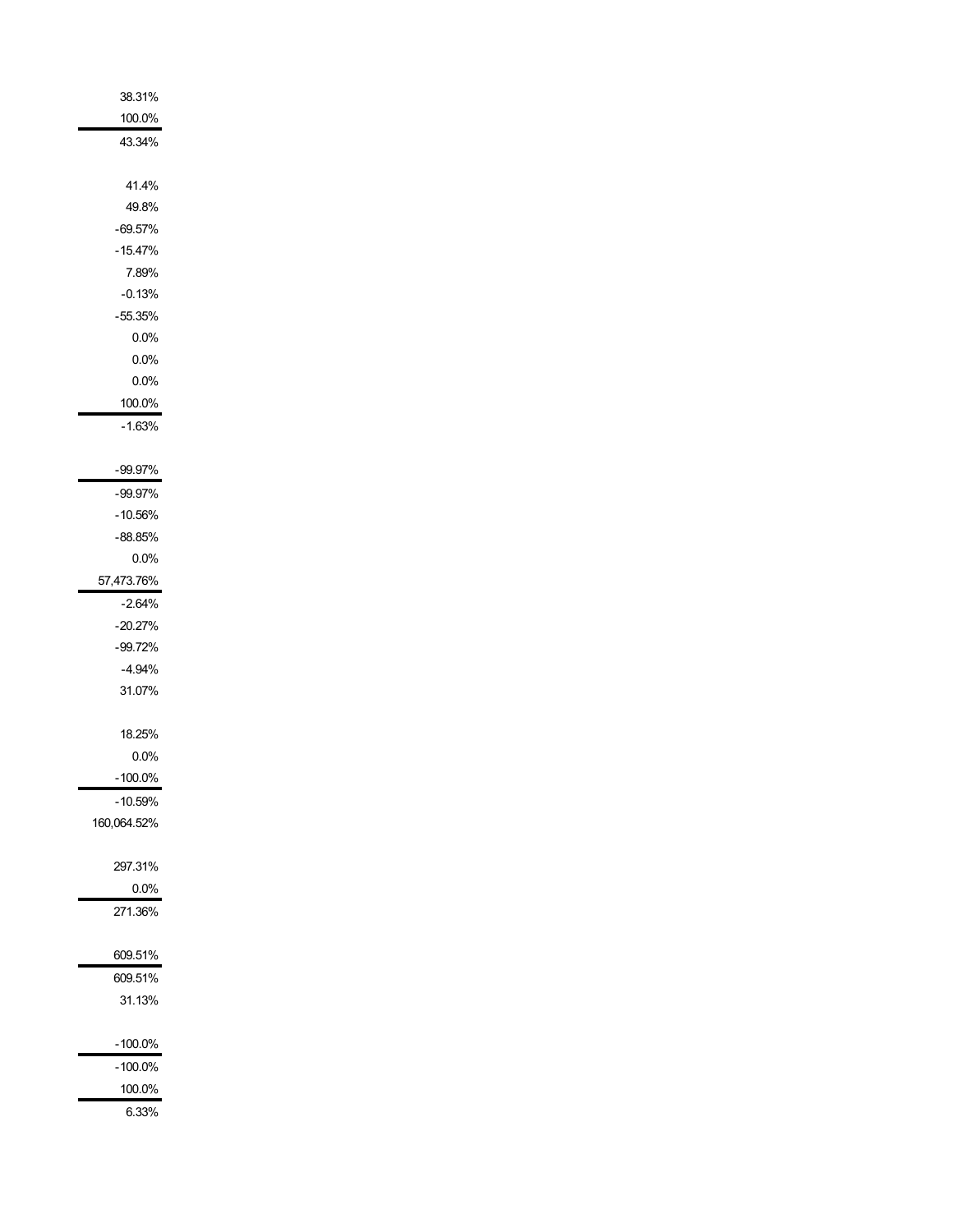| 5.04%     |
|-----------|
| 100.0%    |
| 5.43%     |
|           |
| 100.0%    |
|           |
| 100.0%    |
| $-66.67%$ |
| $-50.0\%$ |
| $0.0\%$   |
| 318.94%   |
| 6.91%     |
|           |
|           |
|           |
| 0.0%      |
| $0.0\%$   |
| 0.0%      |
|           |
| 0.0%      |
| $0.0\%$   |
| $0.0\%$   |
|           |
| 0.0%      |
| 0.0%      |
| 0.0%      |
| 0.0%      |
| 5.99%     |
|           |
|           |
|           |
|           |
|           |
| 211.14%   |

| 211.14%    |
|------------|
|            |
| 8.82%      |
| $0.0\%$    |
| $-100.0\%$ |
| $-100.0%$  |
|            |
| -360.03%   |
| 0.0%       |
| $0.0\%$    |
| -360.03%   |
| $0.0\%$    |
| -103.18%   |
| -95.93%    |